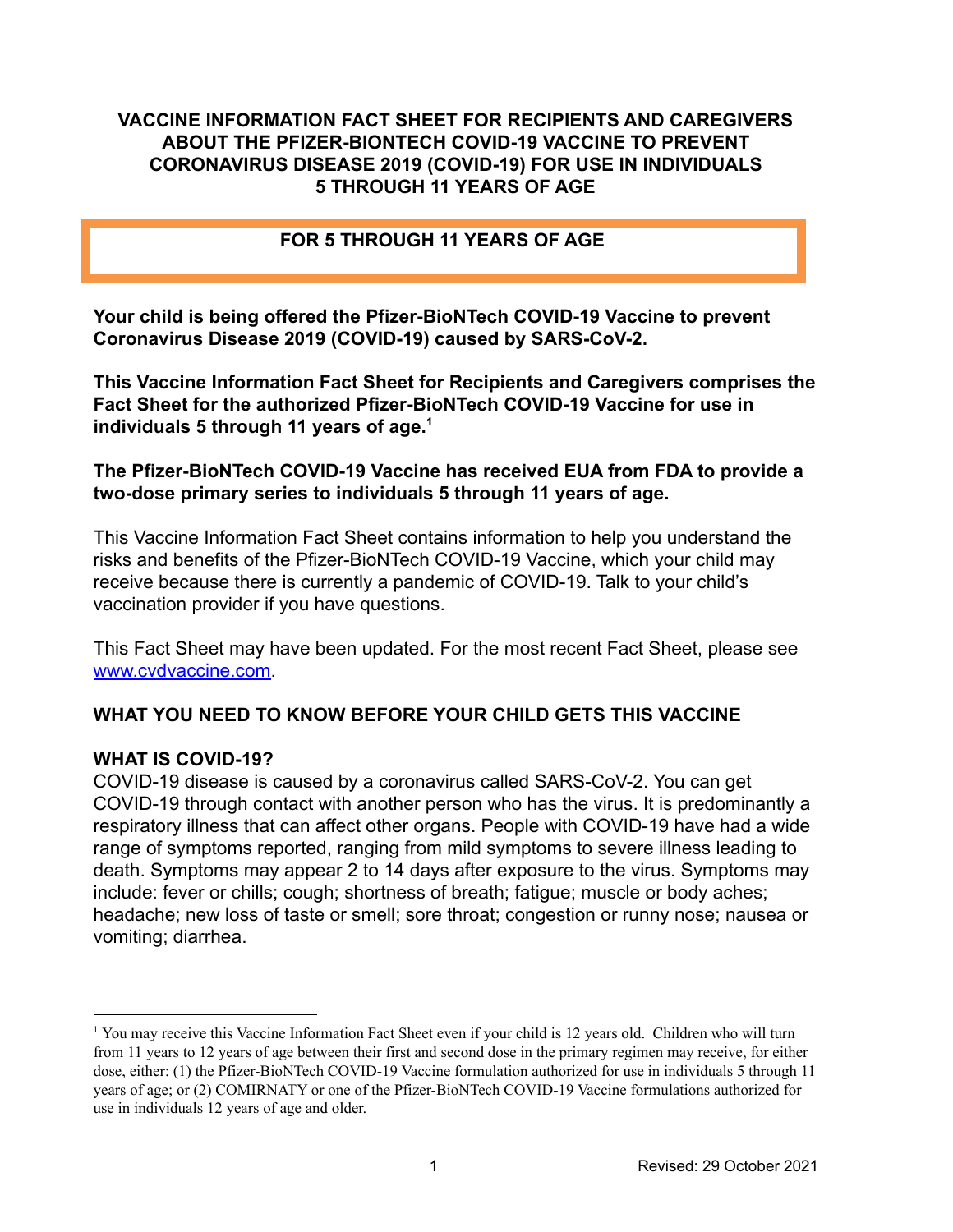For more information on EUA, see the "**What is an Emergency Use Authorization (EUA)?**" section at the end of this Fact Sheet.

#### **WHAT SHOULD YOU MENTION TO YOUR CHILD'S VACCINATION PROVIDER BEFORE YOUR CHILD GETS THE VACCINE?**

**Tell the vaccination provider about all of your child's medical conditions, including if your child:**

- has any allergies
- has had myocarditis (inflammation of the heart muscle) or pericarditis (inflammation of the lining outside the heart)
- has a fever
- has a bleeding disorder or is on a blood thinner
- is immunocompromised or is on a medicine that affects your child's immune system
- is pregnant
- is breastfeeding
- has received another COVID-19 vaccine
- has ever fainted in association with an injection

## **HOW IS THE VACCINE GIVEN?**

The Pfizer-BioNTech COVID-19 Vaccine will be given to your child as an injection into the muscle.

The vaccine is administered as a 2-dose series, 3 weeks apart. The vaccine may not protect everyone.

# **WHO SHOULD NOT GET THE VACCINE?**

Your child should not get the vaccine if your child:

- had a severe allergic reaction after a previous dose of this vaccine
- had a severe allergic reaction to any ingredient of this vaccine.

## **WHAT ARE THE INGREDIENTS IN THE VACCINE?**

The vaccine includes the following ingredients: mRNA, lipids ((4-hydroxybutyl)azanediyl)bis(hexane-6,1-diyl)bis(2-hexyldecanoate), 2 [(polyethylene glycol)-2000]-N,N-ditetradecylacetamide, 1,2-Distearoyl-sn-glycero-3-phosphocholine, and cholesterol), tromethamine, tromethamine hydrochloride, sucrose, and sodium chloride.

# **HAS THE VACCINE BEEN USED BEFORE?**

Millions of individuals 12 years of age and older have received the Pfizer-BioNTech COVID-19 Vaccine under EUA since December 11, 2020. In a clinical trial, approximately 3,100 individuals 5 through 11 years of age have received at least 1 dose of Pfizer-BioNTech COVID-19 Vaccine. In other clinical trials, approximately 23,000 individuals 12 years of age and older have received at least 1 dose of the vaccine. The vaccine that is authorized for use in children 5 through 11 years of age includes the same mRNA and lipids but different inactive ingredients compared to the vaccine that has been used under EUA in individuals 12 years of age and older and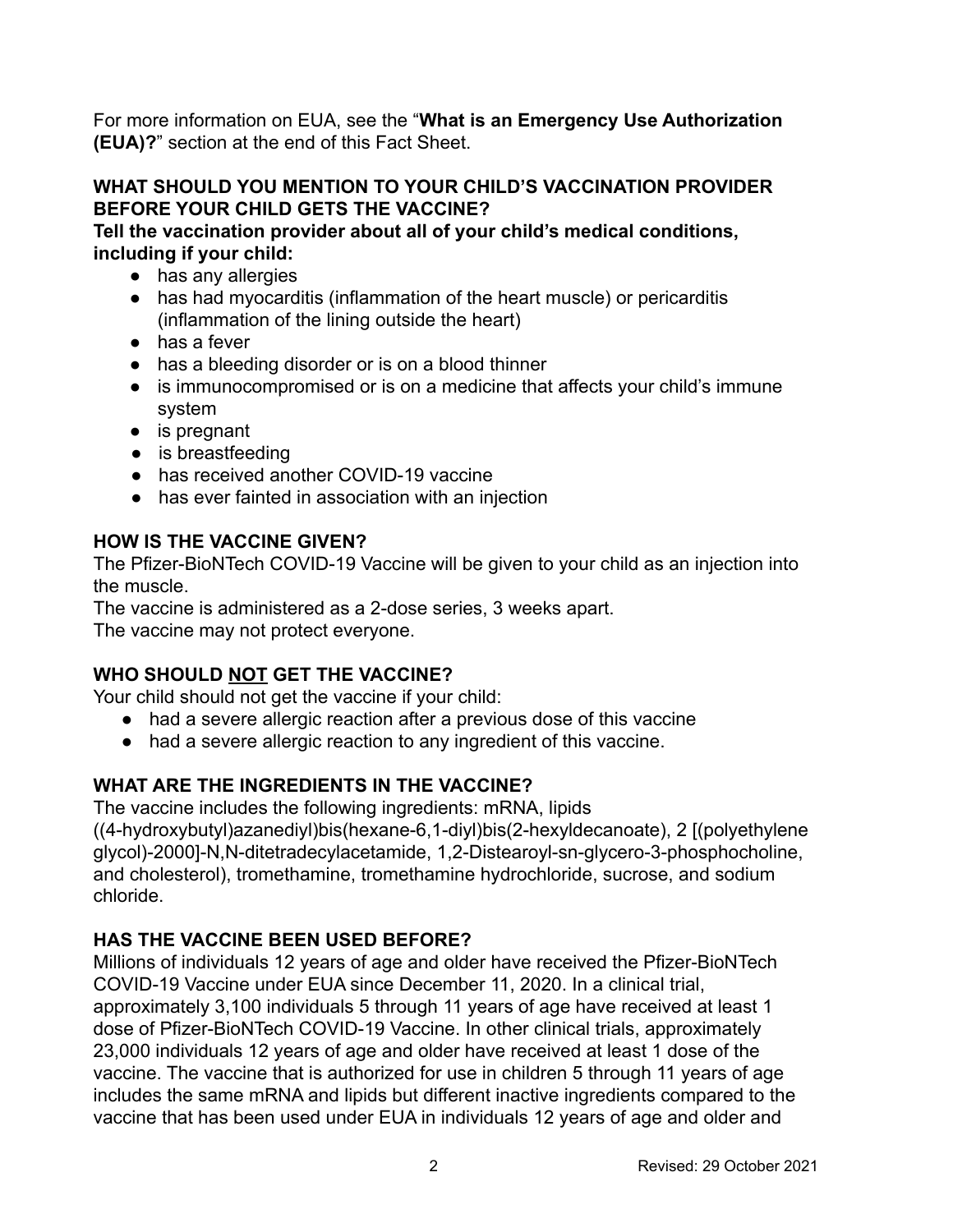that has been studied in clinical trials. The use of the different inactive ingredients helps stabilize the vaccine under refrigerated temperatures and the formulation can be readily prepared to deliver appropriate doses to the 5 through 11 year-old population.

## **WHAT ARE THE BENEFITS OF THE VACCINE?**

The vaccine has been shown to prevent COVID-19.

The duration of protection against COVID-19 is currently unknown.

## **WHAT ARE THE RISKS OF THE VACCINE?**

There is a remote chance that the vaccine could cause a severe allergic reaction. A severe allergic reaction would usually occur within a few minutes to one hour after getting a dose of the vaccine. For this reason, your child's vaccination provider may ask your child to stay at the place where your child received the vaccine for monitoring after vaccination. Signs of a severe allergic reaction can include:

- Difficulty breathing
- Swelling of the face and throat
- A fast heartbeat
- A bad rash all over the body
- Dizziness and weakness

Myocarditis (inflammation of the heart muscle) and pericarditis (inflammation of the lining outside the heart) have occurred in some people who have received the vaccine. In most of these people, symptoms began within a few days following receipt of the second dose of vaccine. The chance of having this occur is very low. You should seek medical attention right away if your child has any of the following symptoms after receiving the vaccine:

- Chest pain
- Shortness of breath
- Feelings of having a fast-beating, fluttering, or pounding heart

Side effects that have been reported with the vaccine include:

- severe allergic reactions
- non-severe allergic reactions such as rash, itching, hives, or swelling of the face
- myocarditis (inflammation of the heart muscle)
- pericarditis (inflammation of the lining outside the heart)
- injection site pain
- tiredness
- headache
- muscle pain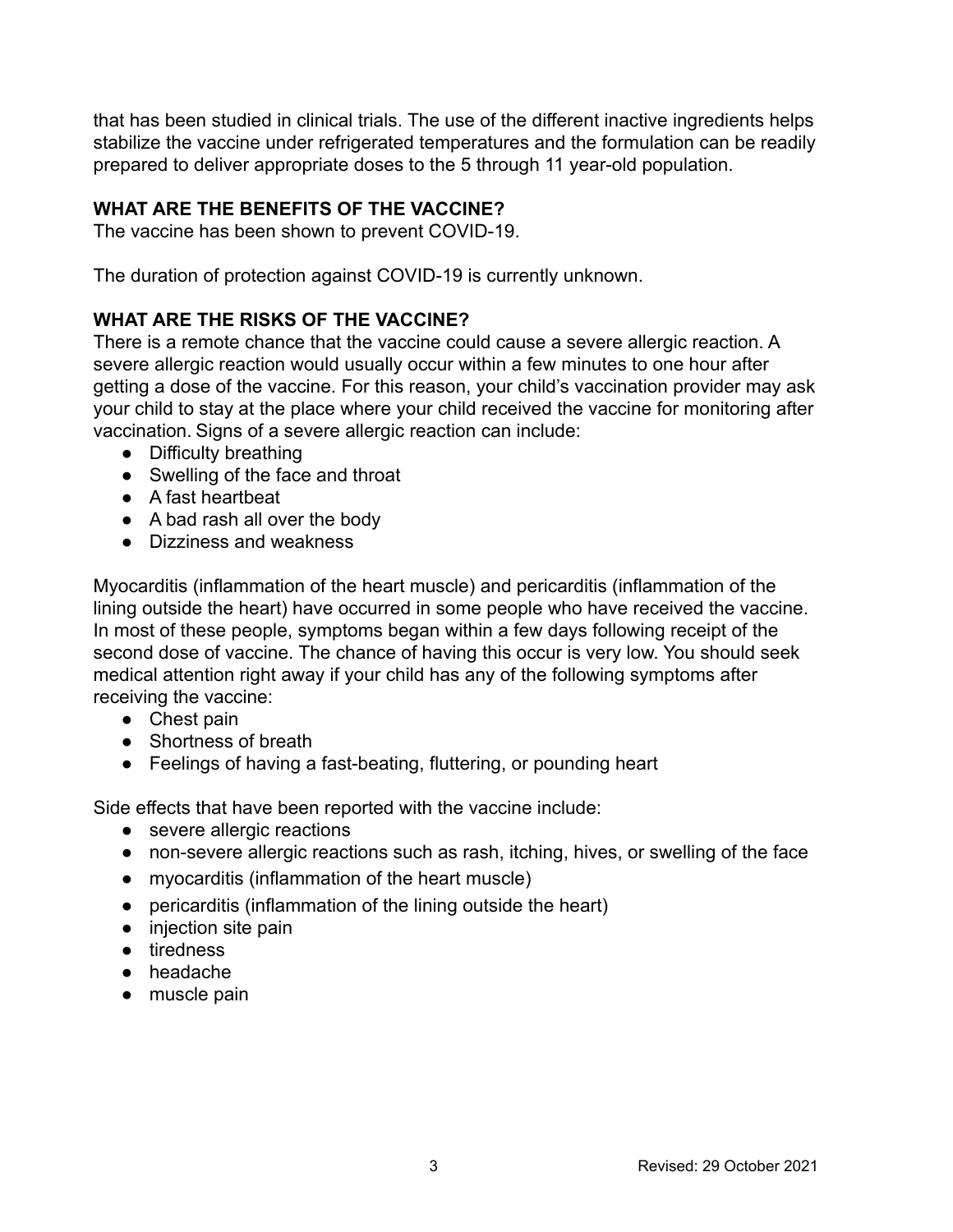- chills
- joint pain
- fever
- injection site swelling
- injection site redness
- nausea
- feeling unwell
- swollen lymph nodes (lymphadenopathy)
- decreased appetite
- diarrhea
- vomiting
- arm pain
- fainting in association with injection of the vaccine

These may not be all the possible side effects of the vaccine. Serious and unexpected side effects may occur. The possible side effects of the vaccine are still being studied in clinical trials.

#### **WHAT SHOULD I DO ABOUT SIDE EFFECTS?**

If your child experiences a severe allergic reaction, call 9-1-1, or go to the nearest hospital.

Call the vaccination provider or your child's healthcare provider if your child has any side effects that bother your child or do not go away.

Report vaccine side effects to FDA/CDC Vaccine Adverse Event Reporting System (VAERS). The VAERS toll-free number is 1-800-822-7967 or report online to [https://vaers.hhs.gov/reportevent.html.](https://vaers.hhs.gov/reportevent.html) Please include "Pfizer-BioNTech COVID-19 Vaccine EUA" in the first line of box #18 of the report form.

In addition, you can report side effects to Pfizer Inc. at the contact information provided below.

| Website                       | Fax number     | <b>Telephone number</b> |
|-------------------------------|----------------|-------------------------|
| www.pfizersafetyreporting.com | 1-866-635-8337 | 1-800-438-1985          |

You may also be given an option to enroll in v-safe. V-safe is a new voluntary smartphone-based tool that uses text messaging and web surveys to check in with people who have been vaccinated to identify potential side effects after COVID-19 vaccination. V-safe asks questions that help CDC monitor the safety of COVID-19 vaccines. V-safe also provides second-dose reminders if needed and live telephone follow-up by CDC if participants report a significant health impact following COVID-19 vaccination. For more information on how to sign up, visit: [www.cdc.gov/vsafe.](https://urldefense.proofpoint.com/v2/url?u=http-3A__www.cdc.gov_vsafe&d=DwMF-g&c=UE1eNsedaKncO0Yl_u8bfw&r=iggimxFo1bnCoTNHtFHht7zBjWLmMD5xyYOHusHEMRA&m=NUusRcDWxrAYwskpVPikFjIp1YMB1upPlqmEqHLqywo&s=ZgZDg3kpZyGQV82QCF-MKAMdQ9UDWQqf3K-6eMVizRE&e=)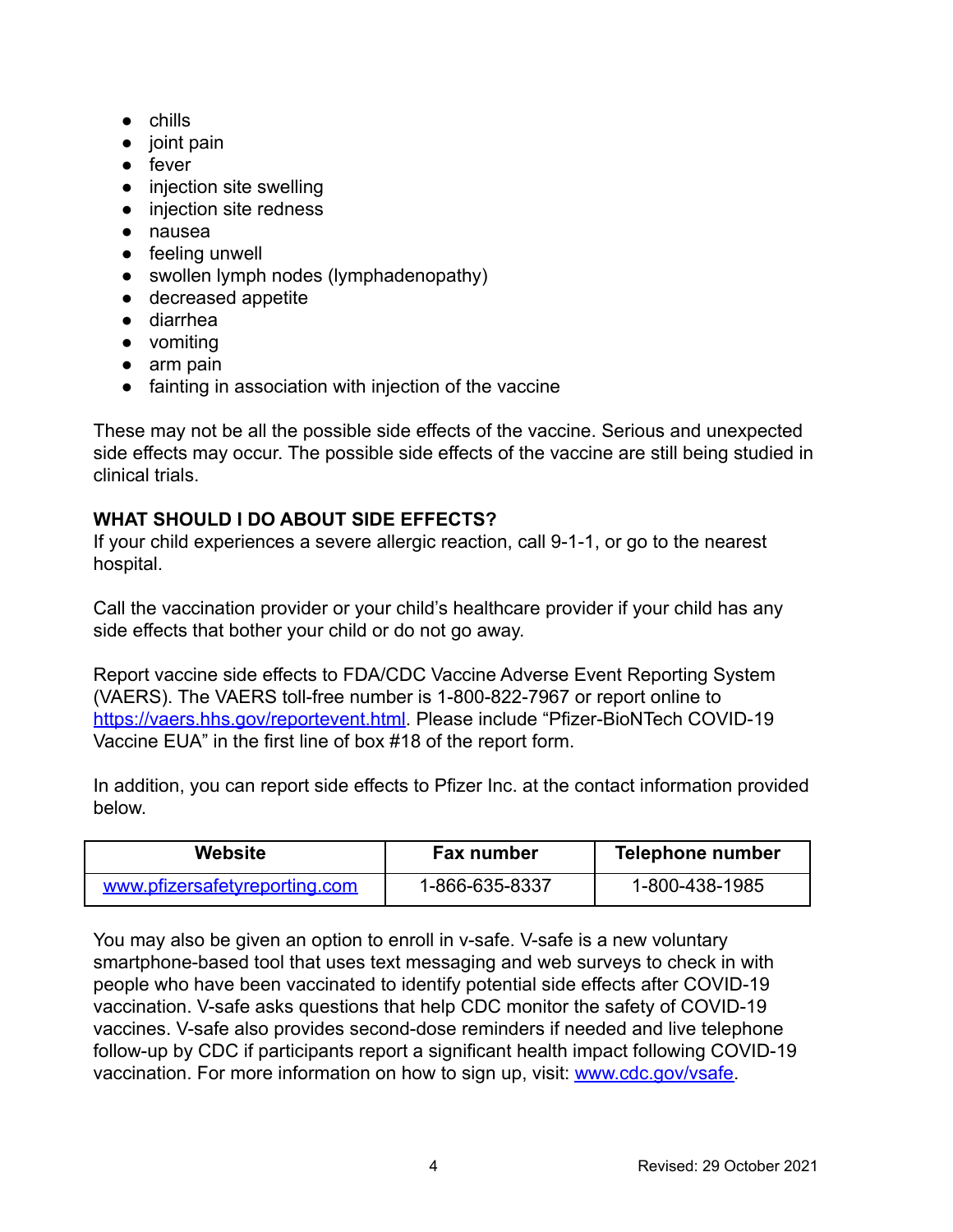#### **WHAT IF I DECIDE NOT TO HAVE MY CHILD GET THE PFIZER-BIONTECH COVID-19 VACCINE?**

Under the EUA, there is an option to accept or refuse receiving the vaccine. Should you decide for your child not to receive it, it will not change your child's standard medical care.

#### **ARE OTHER CHOICES AVAILABLE FOR PREVENTING COVID-19 BESIDES PFIZER-BIONTECH COVID-19 VACCINE?**

For children 5 through 11 years of age, there are no other COVID-19 vaccines available under Emergency Use Authorization and there are no approved COVID-19 vaccines.

#### **CAN MY CHILD RECEIVE THE PFIZER-BIONTECH COVID-19 VACCINE AT THE SAME TIME AS OTHER VACCINES?**

Data have not yet been submitted to FDA on administration of the Pfizer-BioNTech COVID-19 Vaccine at the same time with other vaccines. If you are considering to have your child receive the Pfizer-BioNTech COVID-19 Vaccine with other vaccines, discuss the options with your child's healthcare provider.

## **WHAT ABOUT PREGNANCY OR BREASTFEEDING?**

If your child is pregnant or breastfeeding, discuss the options with your healthcare provider.

#### **WILL THE VACCINE GIVE MY CHILD COVID-19?**

No. The vaccine does not contain SARS-CoV-2 and cannot give your child COVID-19.

## **KEEP YOUR CHILD'S VACCINATION CARD**

When your child gets the first dose, you will get a vaccination card to show when to return for your child's next dose(s) of the vaccine. Remember to bring the card when your child returns.

#### **ADDITIONAL INFORMATION**

If you have questions, visit the website or call the telephone number provided below.

To access the most recent Fact Sheets, please scan the QR code provided below.

| <b>Global website</b> | <b>Telephone number</b>              |  |
|-----------------------|--------------------------------------|--|
| www.cvdvaccine.com    |                                      |  |
|                       | 1-877-829-2619<br>$(1-877-VAX-CO19)$ |  |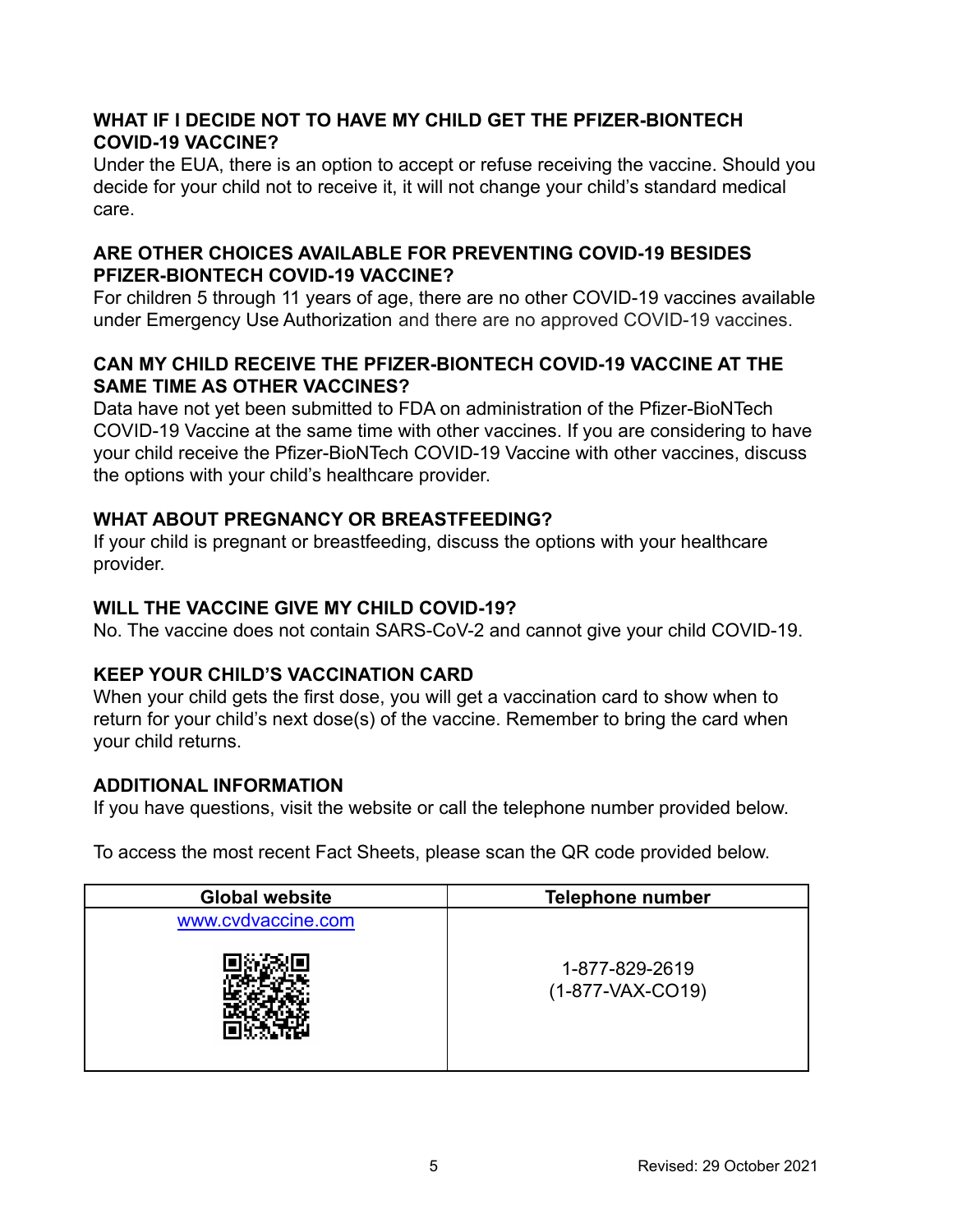#### **HOW CAN I LEARN MORE?**

- Ask the vaccination provider.
- Visit CDC at <https://www.cdc.gov/coronavirus/2019-ncov/index.html>.
- Visit FDA at [https://www.fda.gov/emergency-preparedness-and-response/mcm-legal-regulato](https://www.fda.gov/emergency-preparedness-and-response/mcm-legal-regulatory-and-policy-framework/emergency-use-authorization) [ry-and-policy-framework/emergency-use-authorization](https://www.fda.gov/emergency-preparedness-and-response/mcm-legal-regulatory-and-policy-framework/emergency-use-authorization).
- Contact your local or state public health department.

## **WHERE WILL MY CHILD'S VACCINATION INFORMATION BE RECORDED?**

The vaccination provider may include your child's vaccination information in your state/local jurisdiction's Immunization Information System (IIS) or other designated system. This will ensure that your child receives the same vaccine when your child returns for the second dose. For more information about IISs visit: <https://www.cdc.gov/vaccines/programs/iis/about.html>.

#### **CAN I BE CHARGED AN ADMINISTRATION FEE FOR RECEIPT OF THE COVID-19 VACCINE?**

No. At this time, the provider cannot charge you for a vaccine dose and you cannot be charged an out-of-pocket vaccine administration fee or any other fee if only receiving a COVID-19 vaccination. However, vaccination providers may seek appropriate reimbursement from a program or plan that covers COVID-19 vaccine administration fees for the vaccine recipient (private insurance, Medicare, Medicaid, Health Resources & Services Administration [HRSA] COVID-19 Uninsured Program for non-insured recipients).

## **WHERE CAN I REPORT CASES OF SUSPECTED FRAUD?**

Individuals becoming aware of any potential violations of the CDC COVID-19 Vaccination Program requirements are encouraged to report them to the Office of the Inspector General, U.S. Department of Health and Human Services, at 1-800-HHS-TIPS or [https://TIPS.HHS.GOV](https://tips.hhs.gov).

#### **WHAT IS THE COUNTERMEASURES INJURY COMPENSATION PROGRAM?**

The Countermeasures Injury Compensation Program (CICP) is a federal program that may help pay for costs of medical care and other specific expenses of certain people who have been seriously injured by certain medicines or vaccines, including this vaccine. Generally, a claim must be submitted to the CICP within one (1) year from the date of receiving the vaccine. To learn more about this program, visit [www.hrsa.gov/cicp/](http://www.hrsa.gov/cicp/) or call 1-855-266-2427.

#### **WHAT IS AN EMERGENCY USE AUTHORIZATION (EUA)?**

An Emergency Use Authorization (EUA) is a mechanism to facilitate the availability and use of medical products, including vaccines, during public health emergencies, such as the current COVID-19 pandemic. An EUA is supported by a Secretary of Health and Human Services (HHS) declaration that circumstances exist to justify the emergency use of drugs and biological products during the COVID-19 pandemic.